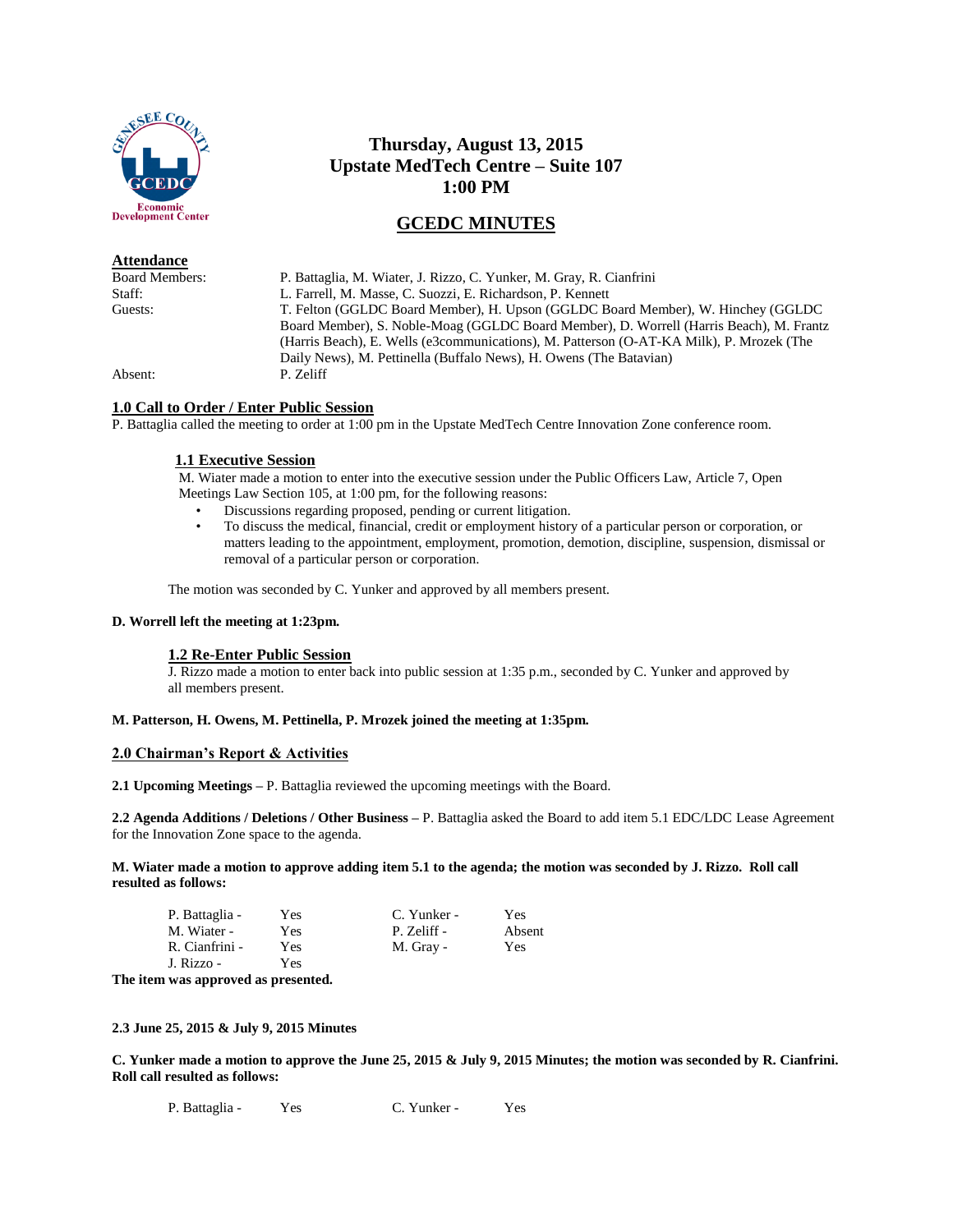| M. Wiater -    | Yes  | P. Zeliff - | Absent     |
|----------------|------|-------------|------------|
| R. Cianfrini - | Yes  | M. Gray -   | <b>Yes</b> |
| J. Rizzo -     | Yes. |             |            |

**The item was approved as presented.**

**2.4 Committee Structure** – P. Battaglia shared that as the new chairman, he would like to change some ways that the Board currently operates. One of the changes he would like to see is to have almost all of the business go through the appropriate committee before it comes to the full Board. He is expecting the committee chairs and members to be very active in terms of meeting schedules and reviewing the materials. P. Battaglia is hoping for recommendations from the committees on the action they would like to take and he would like to see more of the "heavy lifting" be done at the committee level, rather than at the Board meeting.

## **3.0 Report of Management**

**3.1 O-AT-KA Milk Products – Resolution No. 08/2015-01 –** C. Suozzi introduced Mike Patterson, CFO from O-AT-KA Milk Products, who gave a brief overview of the project. C. Suozzi added that O-AT-KA Milk is building additional warehousing space to its manufacturing facility on the corner of Ellicott Street and Cedar Street. This part of the company's campus is located within the City and Town of Batavia. A total of 205,000 sq. ft. will be built, of which 35,000 sq. ft. will be within the City of Batavia limits and 170,000 sq. ft. within the Town of Batavia. The total capital investment is approximately \$20,990,000; the company will be retaining 334 jobs and creating 21 new jobs. The company is seeking assistance from the GCEDC with a sales tax exemption valued at approx. \$718,561, and a property tax exemption, based on the incremental increase in assessed value, valued at approximately \$1,548,050. An economic impact analysis was done and for every \$1 of public benefit, the company is investing \$10.10 into the local economy. A public hearing will need to be held as the total benefits exceed \$100,000.

C. Suozzi asked the Board to approve Resolution No. 08/2015-01.

RESOLUTION OF THE GENESEE COUNTY INDUSTRIAL DEVELOPMENT AGENCY D/B/A GENESEE COUNTY ECONOMIC DEVELOPMENT CENTER (THE "AGENCY") (i) ACCEPTING THE APPLICATION OF O-AT-KA MILK PRODUCTS COOPERATIVE, INC. WITH RESPECT TO A CERTAIN PROJECT, (ii) AUTHORIZING A PUBLIC HEARING WITH RESPECT TO THE PROJECT AND (iii) DESCRIBING THE FORMS OF FINANCIAL ASSISTANCE BEING CONTEMPLATED BY THE AGENCY WITH RESPECT TO THE **PROJECT** 

**C. Yunker made a motion to approve Resolution No. 08/2015-01; the motion was seconded by M. Wiater. Roll call resulted as follows:**

| P. Battaglia - | Yes  | C. Yunker - | <b>Yes</b> |
|----------------|------|-------------|------------|
| M. Wiater -    | Yes  | P. Zeliff - | Absent     |
| R. Cianfrini - | Yes. | M. Gray -   | <b>Yes</b> |
| I Rizzo -      | Yes. |             |            |

**The item was approved as presented.**

**M. Patterson left the meeting at 1:48pm.** 

#### **4.0 Audit & Finance Committee**

**4.1 June 2015 Financial Statements –** C. Yunker shared that the financial statements were reviewed by the Audit and Finance Committee on August 6, 2015. Lezlie noted all expenditures are in line with the budget, except as noted. L. Farrell added that the GCEDC received a \$800,000 grant from Empire State Development for STAMP related expenses. The funds were used to pay down on the line of credit and to pay back interfund borrowing.

C. Yunker shared that the Audit & Finance Committee recommends approval of the June 2015 Financial Statements.

**C. Yunker made a motion to approve the June 2015 Financial Statements; the motion was seconded by M. Wiater. Roll call resulted as follows:**

| P. Battaglia - | Yes | C. Yunker - | Yes    |
|----------------|-----|-------------|--------|
| M. Wiater -    | Yes | P. Zeliff - | Absent |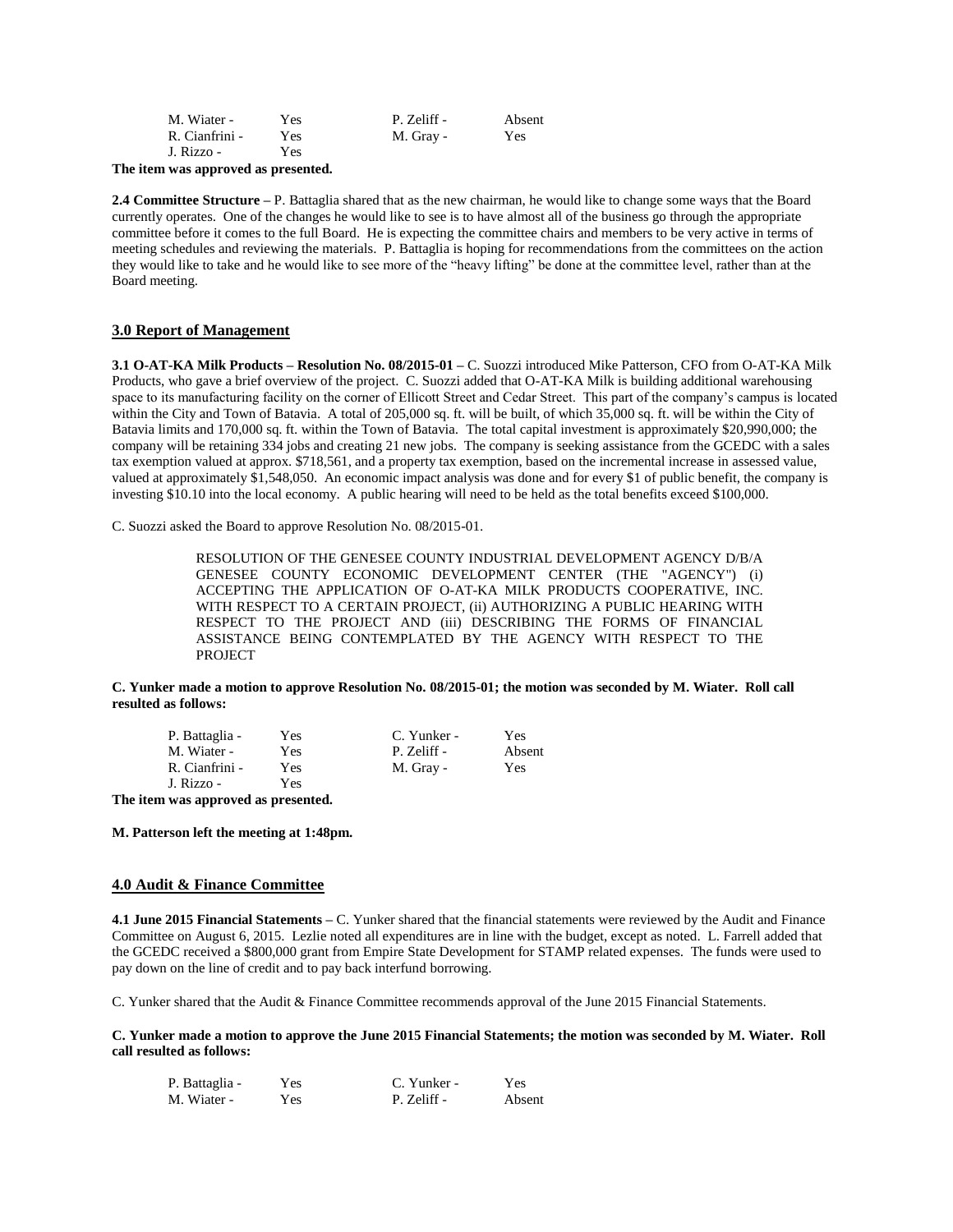| R. Cianfrini - | Yes. | M. Gray - | Yes |
|----------------|------|-----------|-----|
| J. Rizzo -     | Yes  |           |     |

**The item was approved as presented.**

**4.2 ECIDA Consulting Contract for IT Services –** C. Yunker shared that the GCEDC entered into an agreement with ECIDA to provide IT support services at an hourly rate. The amount paid to ECIDA will exceed \$5,000 in 2015 requiring approval from the Board. The Audit & Finance Committee reviewed the contract and has recommended approval for IT support services with ECIDA not to exceed \$12,000 in total for the year ending December 31, 2015. He added that in the 2015 budget there was \$15,000 allocated to this line item.

R. Cianfrini asked how the GCEDC obtained these services.

M. Masse shared that the Agency put out a Request for Proposal and did not receive any bids. Through the Agency's relationship with ECIDA, it was brought to our attention that they were looking for utilizing a shared services model. We do not have enough work to necessitate a full time IT consultant, but through our agreement with ECIDA, their IT department is basically on call. This works well for both parties.

**C. Yunker made a motion to approve expenditures not to exceed \$12,000 for IT services with ECIDA for the year ending December 31, 2015; the motion was seconded by M. Wiater. Roll call resulted as follows:**

| P. Battaglia - | Yes | C. Yunker - | Yes.   |
|----------------|-----|-------------|--------|
| M. Wiater -    | Yes | P. Zeliff - | Absent |
| R. Cianfrini - | Yes | M. Gray -   | Yes    |
| J. Rizzo -     | Yes |             |        |

**The item was approved as presented.**

**4.3 John Jakubowski Consulting Contract for Workforce Development –** C. Yunker shared with the Board a consulting agreement with John Jakubowski for the period of August 15, 2015 through August 14, 2016 to perform the following services:

- 1. Perform consulting services to assist in the development and implementation of workforce development programs and training initiatives relative to the goals of the GCEDC.
- 2. Consult with the VP of Business Development of the GCEDC and staff relative to the application, development and deployment of its workforce programs.
- 3. Consult with educational institutions who may serve as partnership in the development, implementation and delivery of training programs. Specifically, interface with Genesee Community College and its BEST Center, other institutions of higher learning, the Genesee Valley Educational Partnership and local secondary schools as appropriate.
- 4. Provide consulting services as requested by the GCEDC.

M. Masse added that the staff will be seeking approval in both the GCEDC and the GGLDC as there are different funding sources available to cover this contract.

C. Yunker shared that the Audit & Finance Committee recommends approval of the contract with John Jakubowski not to exceed \$29,800 to be covered by \$18,884 in existing grants, and the balance from strategic investments.

### **C. Yunker made a motion to approve a contract with John Jakubowski not to exceed \$29,800 for workforce development consulting services; the motion was seconded by R. Cianfrini. Roll call resulted as follows:**

| P. Battaglia - | Yes  | C. Yunker - | Yes    |
|----------------|------|-------------|--------|
| M. Wiater -    | Yes. | P. Zeliff - | Absent |
| R. Cianfrini - | Yes  | M. Gray -   | Yes    |
| J. Rizzo -     | Yes  |             |        |

**The item was approved as presented.**

#### **5.0 Governance & Nominating Committee**

**5.1 EDC/LDC Lease Agreement for the Innovation Zone Space –** J. Rizzo shared that the Governance & Nominating Committee discussed an amendment to the existing lease between the GCEDC and GGLDC for the Innovation Zone space. This amendment was previously approved by the GGLDC. M. Masse had indicated that there will be no rent paid as a result of this